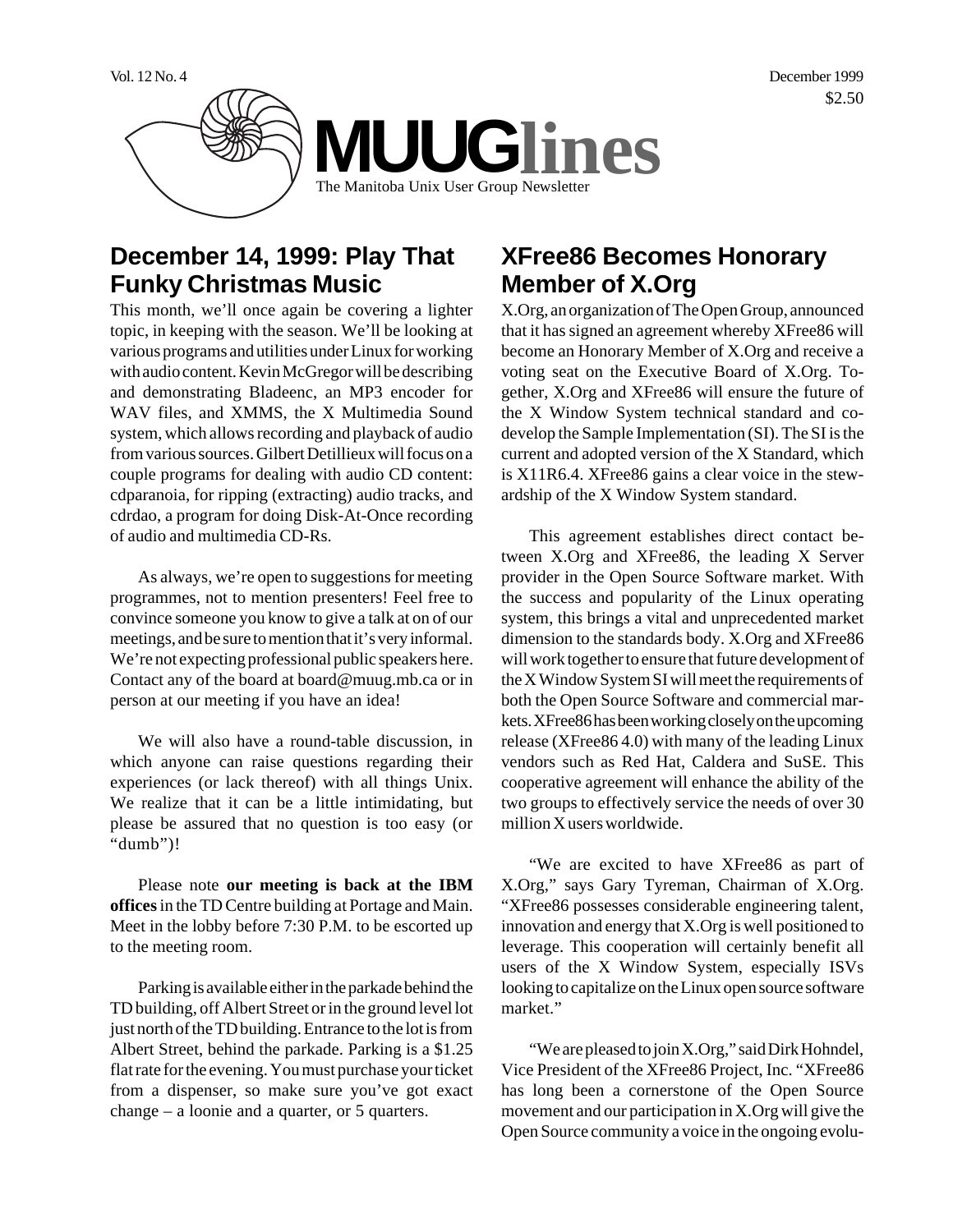tion in the X Window System standard. We look forward to continuing our work within the framework of X.Org."

"I am very happy that XFree86 has joined X.Org. It brings together two great development teams to allow for the exchange of ideas and continued interoperability in the X Window System arena," said Jon "maddog" Hall, Executive Director of Linux International.

#### **Creative Announces Move to Open Source**

Creative Technology Ltd. (Nasdaq: CREAF), the leading provider of multimedia solutions for personal entertainment and productivity, announced that a driver for its award-winning Sound Blaster Live!(TM) family of sound cards is now available to the Linux development community for open-source development under Gnu General Public License (GPU). The availability of this new driver provides members of the Linux community with the opportunity to create optimized support for Creative's highly acclaimed Sound Blaster Live! family of sound cards in Linux applications.

The release of this open source driver marks a "first" for Creative, and is expected to generate a wealth of supporting applications for the Sound Blaster Live! family of cards running on all major Linux kernel versions. With a huge installed base of Sound Blaster Live! users today, this is an exciting opportunity for Creative and the Linux community to deliver powerful 3D audio capabilities to a new operating system.

"The Sound Blaster Live! audio cards are a key component of Creative's Environmental Audio(TM) program," said George Thorn, director, Audio Marketing for Creative. "This is an exciting move for the company as it has provided driver support for the Linux operating system for some time, but not in open source form. We look forward to seeing the Linux community continue to do what it does best — collaborative engineering — the upshot of which will be an array of applications running on the Linux platform that feature integral support for Creative's Sound Blaster Live!"

"The Advanced Linux Sound Architecture (ALSA) team is very pleased that Creative has released drivers for open source development to the Linux community,"

said Jaroslav Kysela, ALSA team leader. "We anticipate releasing the ALSA code for Sound Blaster Live! sound cards later this month and look forward to continuing to work closely with Creative to enhance audio on the Linux platform."

"We are very pleased with Creative's announcement today to provide sources under GPL for its popular Sound Blaster Live! audio cards," said Markus Rex, director for development of SuSE, the leading provider of comprehensive packages of Linux-based applications. "We look forward to contributing to the enhancement of this driver together with the ALSA team."

The driver source code will be maintained on a dedicated server at Creative; project guidance and status will also be provided on this server. From the server, Linux developers will be able to check out the code, work with it, and resubmit it with any new enhancements. This type of Internet-based "Massive Online Development" has proven effective within the Linux community and has successfully delivered the majority of the Linux content thus far.

"Games being written for the Linux platform will obviously benefit from enhanced Sound Blaster Live! support," said Scott Draeker, president of Loki Entertainment Software, a leading provider of game titles for the Linux platform. "By opening its driver source code, Creative Labs has not only embraced the Linux community, it has also ensured that its audio hardware will continue to provide users with a superior listening experience. Loki enthusiastically supports Creative's move today, and will work with Creative and the Linux community to provide comprehensive support in its games for Creative's hardware."

The distribution of open source Linux drivers for Sound Blaster Live! is the first publicly announced step in an ongoing program to bring Creative's audio expertise to new platforms. This driver is now available, free of charge, to Linux developers at: http:// opensource.creative.com .

## **Debian GNU/Linux Goes Retail**

VA Linux Systems announced that the company is partnering with Loki Entertainment Software to coordinate direct sales of the Debian GNU/Linux retail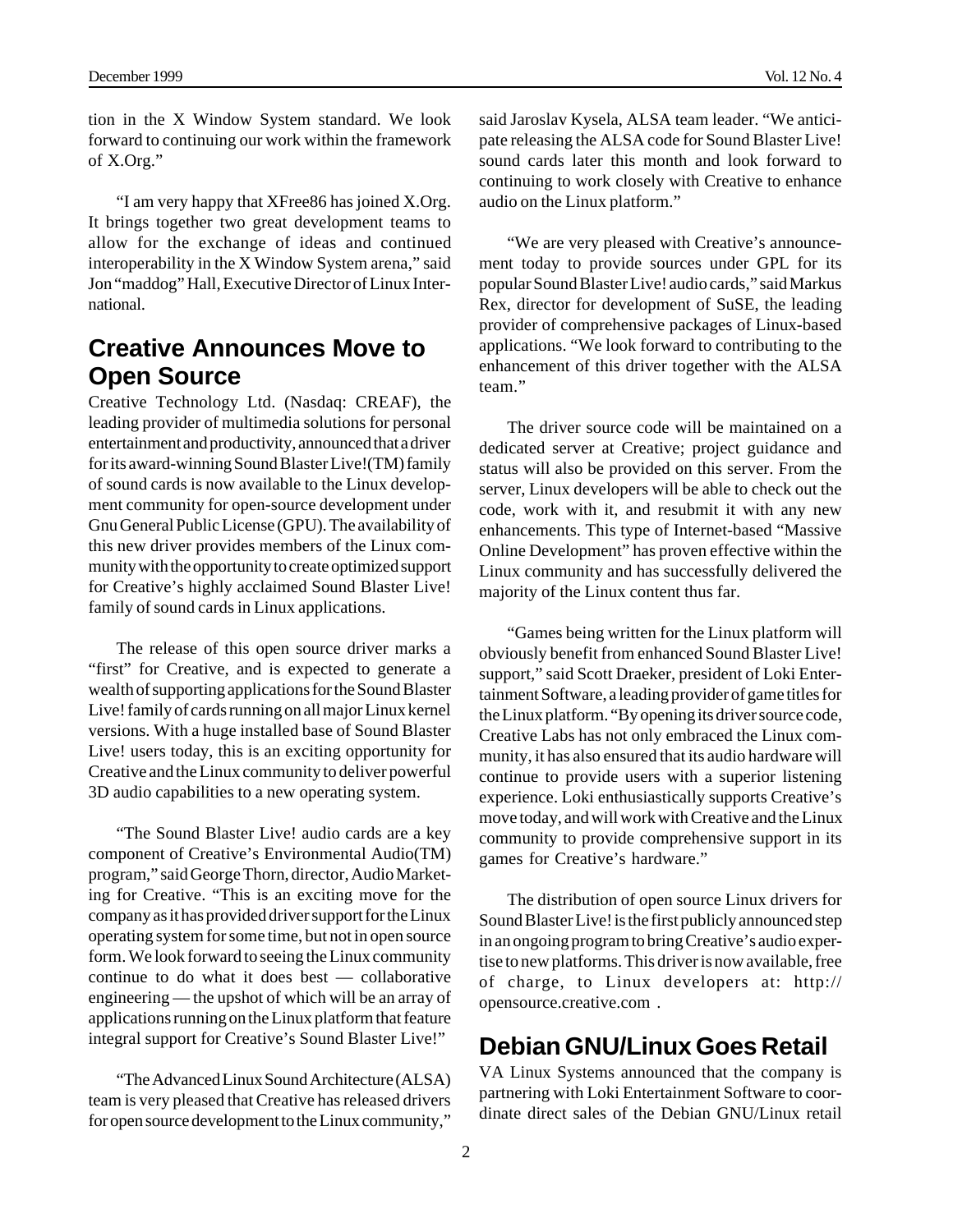package. The Debian GNU/Linux retail bundle, cosponsored by VA Linux Systems, O'Reilly and SGI, is available through valinux.com for the introductory price of \$19.95, and now includes a mail-in offer for a free StarOffice(TM) CD from Sun Microsystems.

Debian GNU/Linux is developed by over 500 volunteer developers worldwide over the Internet, and is being made available for the first time as a major retail product. Starting this month, major retail stores such as Micro Center, Electronics Boutique and J&R Computer World will be carrying the Debian GNU/ Linux retail package. VA Linux Systems will donate its profits from Debian GNU/Linux sales to Software in the Public Interest, a non-profit organization for Open Source projects including Debian.

"The initial response we have received for the Debian GNU/Linux package demonstrates widespread appreciation for the high quality and exceptional Internet functionality of Debian GNU/Linux," said Brian Biles, vice president of marketing for VA Linux Systems. "Our new relationship with Loki will facilitate wider distribution of the Debian GNU/Linux package, giving more users an easy way to try Debian for the first time."

The Debian GNU/Linux package features a CD of 1,440 open source software packages, as well as Bill



O'REILLY" Bohen Echneta, Deuts Collier Brown & Peter Kelly

McCarty's "Learning Debian GNU/Linux," published by O'Reilly. The bundle also includes the StarOffice personal office productivity suite from Sun Microsystems and a demo CD of "Myth II: Soulblighter" from Loki Entertainment Software. One of the most popular features in Debian GNU/Linux is "apt-get" — a tool which automates free network downloads of all software package updates, making the Debian CD the last CD a user would ever need to keep a system up-todate with Linux.

"Loki is thrilled to be part of this effort to give back to the open source community," said Scott Draeker, president of Loki Entertainment Software. "We are excited about the debut of Debian GNU/Linux at major retail stores, and are committed to working with VA Linux Systems to make the product available worldwide."

## **Get "Using Samba" Now**

O'Reilly & Associates has announced the release of "Using Samba", which has been officially adopted by the Samba team under an open content license. This new book is a comprehensive guide to Samba administration, including such recent additions as integration with Windows NT domains and the SWAT graphic configuration tool.

"The O'Reilly Samba book is a great step forward for the Samba project and open source documentation. The Samba Team are delighted that a high quality book has been made available as part of the Samba documentation, making good docs on Samba available to a wide audience. We look forward to working with O'Reilly to further develop the book as Samba develops," says Andrew Tridgell, of the Samba team.

"Samba is a cross-platform triumph," says Andy Oram, Editor, O'Reilly & Associates. "It turns a Unix or Linux system into a file and print server for Microsoft Windows network clients. Now you can let users store their files (and even important executables) in a single place for easy sharing and backup, protected by Unix or NT security mechanisms, and still offer such transparent access that PC users don't even realize they're going to another system. The magic behind Samba is that it recognizes and speaks the SMB protocol developed by Microsoft for file and printer sharing on its own systems."